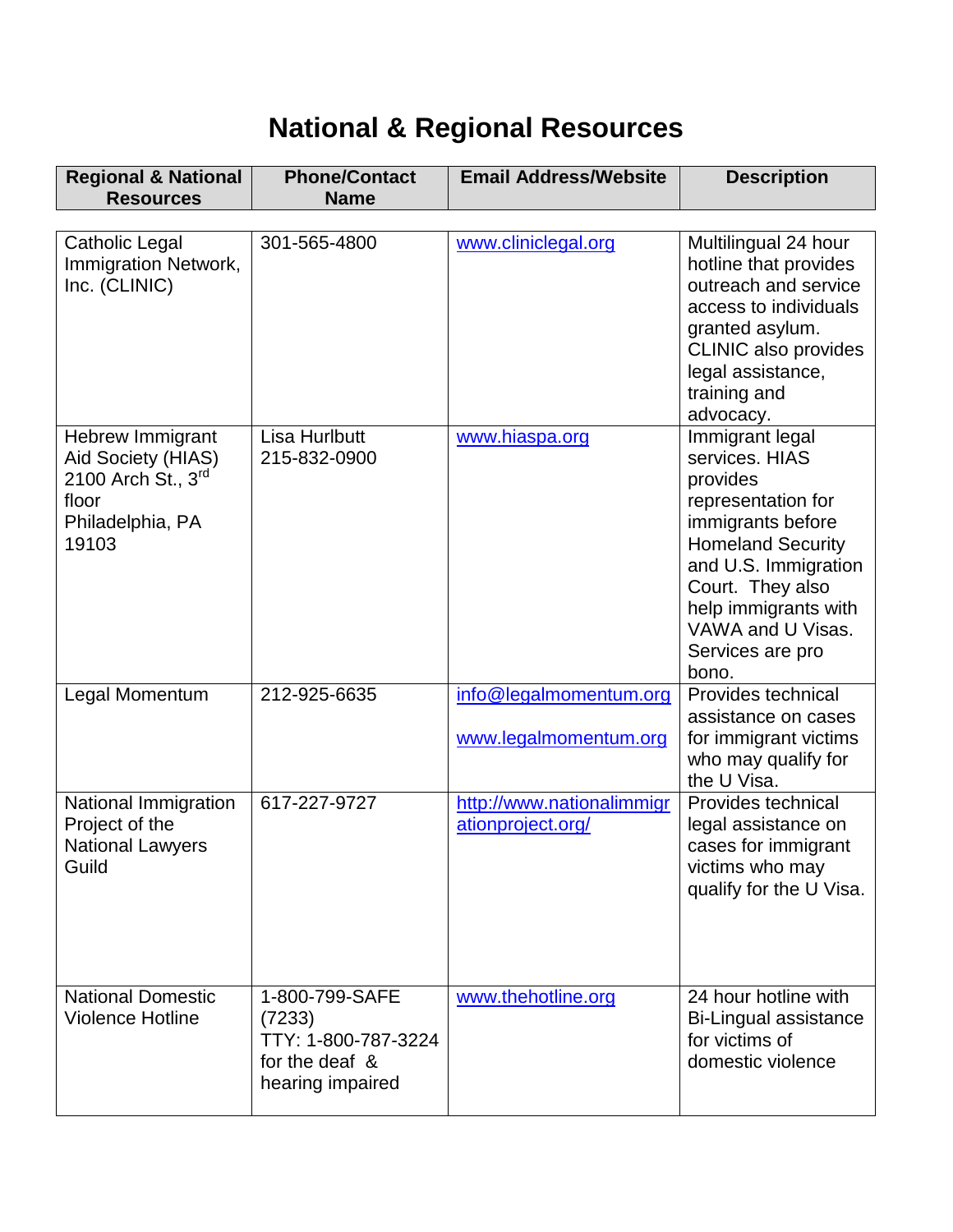| President's<br>Ombudsman on<br>Immigration<br>Office of the<br>Citizenship and<br><b>Immigration Services</b><br>Ombudsman<br>Department of<br><b>Homeland Security</b><br>Mail Stop 0180<br>Washington, D.C.<br>20528 | 1-855-882-8100<br>(toll free) or<br>202-357-8100<br>(local)<br>Fax: 202-357-0042 | http://www.dhs.gov/topic/<br>cis-ombudsman<br>cisombudsman@hq.dh<br>s.gov | The Ombudsman<br>provides an impartial<br>and independent<br>perspective to USCIS<br>in an attempt to<br>resolve problems.<br>The Ombudsman<br>does not have the<br>authority to make or<br>change USCIS<br>decisions.                                           |
|------------------------------------------------------------------------------------------------------------------------------------------------------------------------------------------------------------------------|----------------------------------------------------------------------------------|---------------------------------------------------------------------------|------------------------------------------------------------------------------------------------------------------------------------------------------------------------------------------------------------------------------------------------------------------|
| <b>Project Reach</b>                                                                                                                                                                                                   | Dr. Elizabeth Hopper,<br><b>Program Director</b><br>617-232-1303 Ext:<br>211     | http://www.traumacenter.<br>org/clients/PROJECT_RE<br><b>ACH.php</b>      | Provides consultation<br>and brief mental<br>health services to<br>victims of human<br>trafficking throughout<br>the U.S. Offers a<br>mobile crisis<br>intervention team<br>that may travel to<br>sites where<br>trafficking victims<br>have been<br>discovered. |
| The Tahirih Justice<br>Center<br>6066 Leesburg Pike,<br>Suite 220<br>Falls Church, VA<br>22041                                                                                                                         | Martina Vandenberg<br>571-282-6161                                               | www.tahirih.org<br>info@htprobono.org                                     | The Tahirih Justice<br>Center was founded<br>in 1997 to address<br>the acute need for<br>legal services of<br>immigrant and<br>refugee women<br>seeking protection<br>from human rights<br>abuses. Services<br>are pro bono.                                     |
| <b>National Human</b><br><b>Trafficking Resource</b><br>Center                                                                                                                                                         | 1-888-373-7888                                                                   | www.traffickingresourcec<br>enter.org                                     | A national, anti-<br>trafficking hotline and<br>resource center<br>serving victims and<br>survivors of human<br>trafficking and the<br>anti-trafficking<br>community in the<br><b>United States.</b><br>Callers can speak                                        |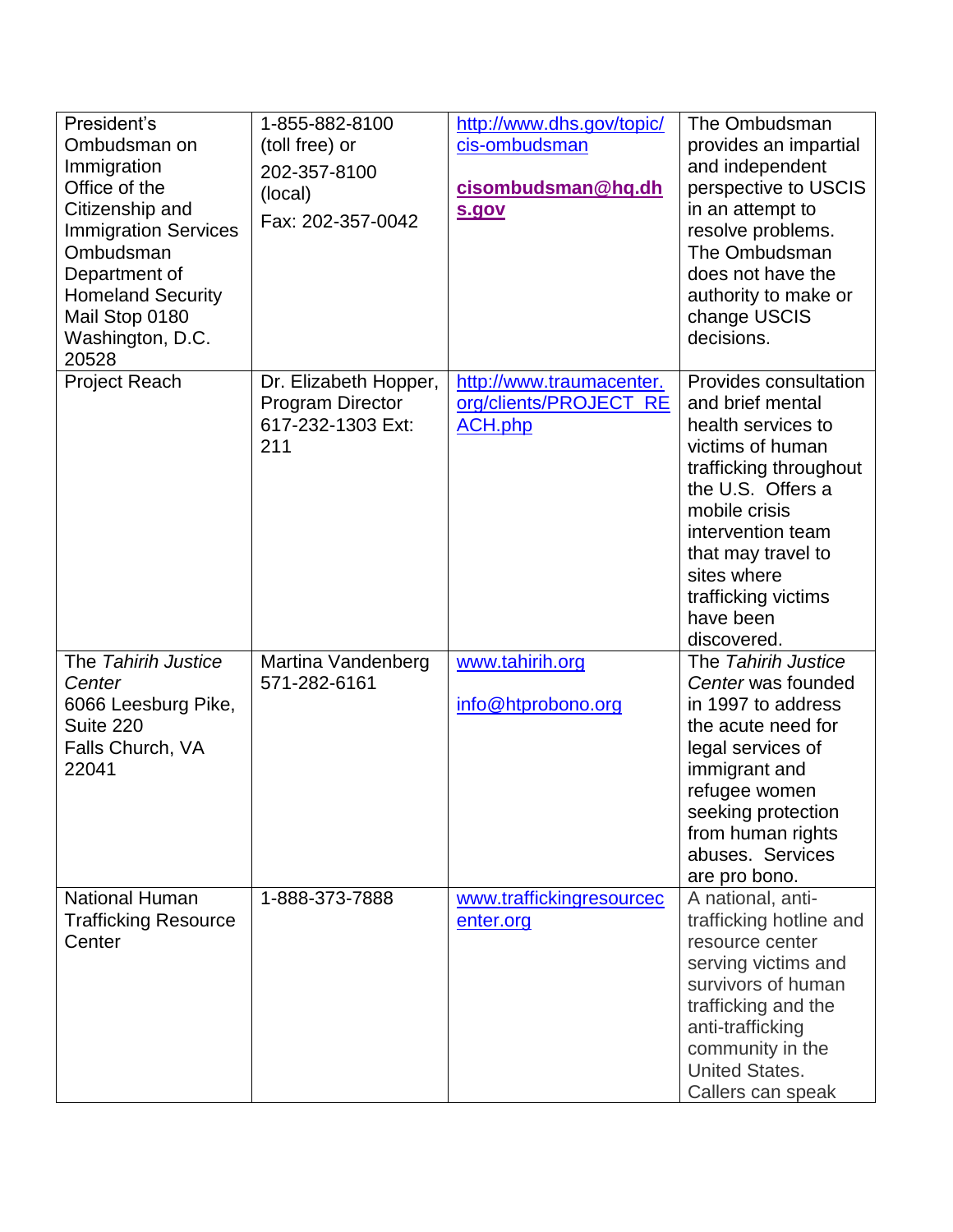|                                                                                                                                                                 |                                                                                       |                                                                                         | with the hotline in<br>English or Spanish,<br>or in more than 200<br>additional languages.<br>The NHTRC is<br>operated by Polaris.                                                                                                                       |
|-----------------------------------------------------------------------------------------------------------------------------------------------------------------|---------------------------------------------------------------------------------------|-----------------------------------------------------------------------------------------|----------------------------------------------------------------------------------------------------------------------------------------------------------------------------------------------------------------------------------------------------------|
| U.S. Department of<br><b>Health and Human</b><br><b>Services</b><br>Office of Refugee<br><b>Resettlement (ORR)</b><br>Human Trafficking<br>Contact              | 1-866-401-5510                                                                        | www.acf.hhs.gov/progra<br>ms/orr/                                                       | Has the authority to<br>issue certification<br>letters for adult<br>victims of severe<br>forms of trafficking<br>and issue eligibility<br>letters for child<br>victims of severe<br>forms of trafficking to<br>receive benefits<br>(TANF/Medical, etc.). |
| U.S. Department of<br><b>Health and Human</b><br><b>Services</b><br>Office of Refugee<br><b>Resettlement (ORR)</b><br>Unaccompanied<br>Refugee Minor<br>Program | Pamela Green-<br>Smith, Director<br>Division of Refugee<br>Assistance<br>202-401-4531 | http:www.acf.hhs.gov/pro<br>grams/orr/programs/unac<br>companied_refugee_min<br>ors.htm | Provides specialized<br>foster homes,<br>licensed care<br>settings and other<br>services for<br>unaccompanied<br>trafficked minors who<br>have received an<br>eligibility letter from<br>HHS.                                                            |
| U.S. Department of<br><b>Justice</b><br><b>Executive Office for</b><br><b>Immigration Review</b><br>(Pro Bono Program)                                          | Steven Lang, Esq.,<br>Coordinator of<br><b>Orientation and Pro</b><br>Bono Program    | Steven.Lang@usdoj.gov<br>www.usdoj.gov/eoir                                             | For cases that qualify<br>- assistance with<br>locating pro bono<br>lawyers for indigent<br>people in immigration<br>removal proceedings                                                                                                                 |
| U.S. Department of<br><b>Justice</b><br>Office for Victims of<br>Crime<br>(OVC)                                                                                 |                                                                                       | www.ojp.usdoj.gov/ovc                                                                   | OVC funds victim<br>service programs for<br>alien trafficking<br>victims. OVC also<br>oversees diverse<br>programs that benefit<br>crime victims,<br>provides grants and<br>funding, information,                                                        |